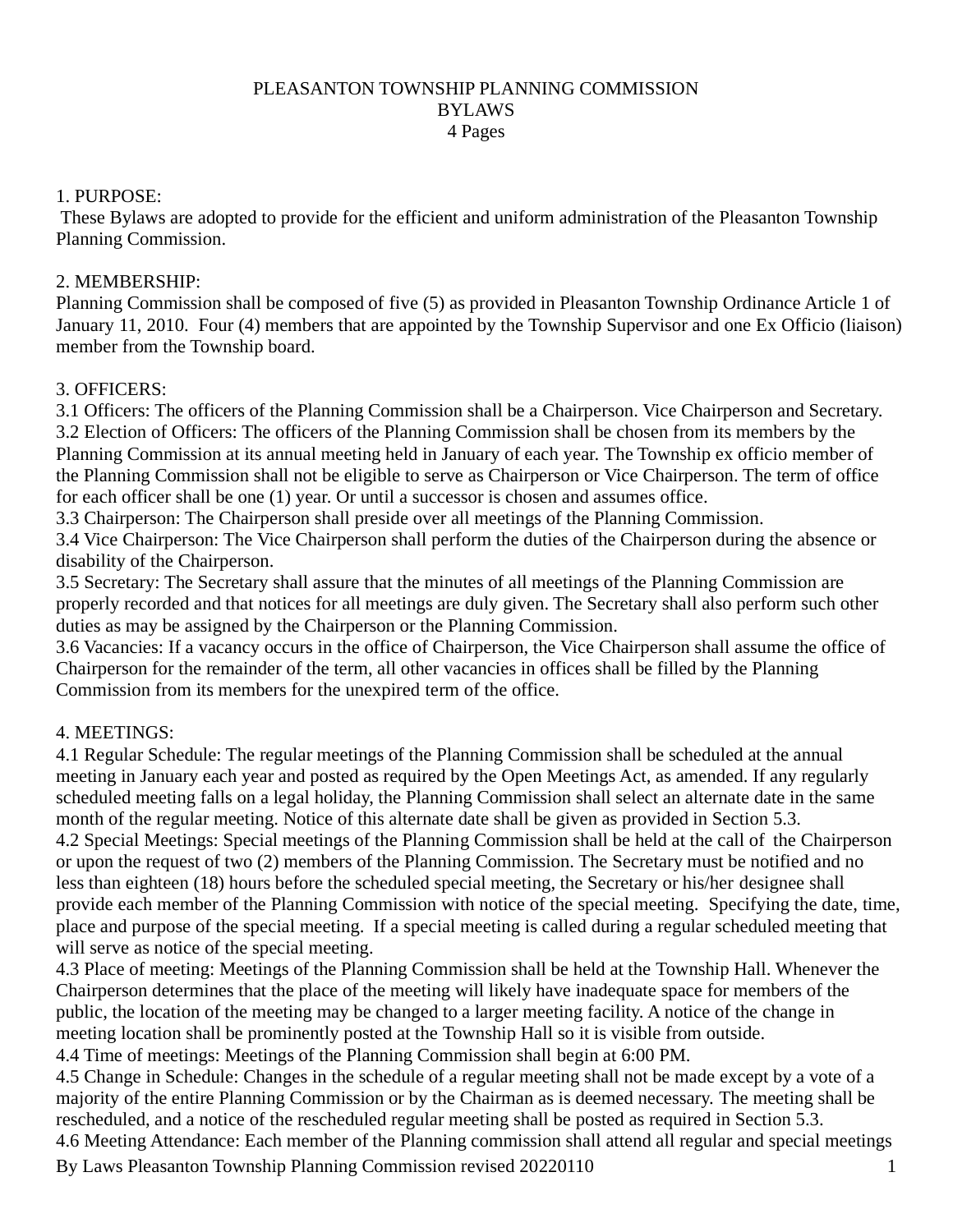of the Planning Commission, unless excused by the Chairperson for good cause. A member of the Planning Commission with three (3) consecutive unexcused absences may be removed from office by the Township Supervisor, subject to the approval of the Township Board.

# 5. PUBLIC NOTICE OF MEETINGS:

5.1 Public Notice of meetings: The Secretary or designee shall be responsible for providing the proper notice of all meetings of the Planning Commission. Notices shall comply with the Open Meetings Act, as amended the Michigan Planning Enabling Act, as amended and the Pleasanton Township Zoning Ordinance as amended. 5.2 Regular Meetings: The Secretary or designee shall post at the Township Hall so that it is visible from outside a notice within ten (10) days after the first meeting of the Planning Commission in each calendar year indicating the dates, times, and places of regular meetings.

5.3 Schedule Change: The Secretary or designee shall, within three (3) days of a change of the regular meeting, post at the Township Hall so that it is visible from outside a public notice stating the date, time, and place of the reschedule meeting.

5.4 Special Meetings: No less than eighteen (18) hours before any scheduled special meeting, the Secretary or designee shall post at the Township Hall so that it is visible from outside a notice of the special meeting. Including the purpose for which the special meeting is called.

## 6. QUORUM AND VOTING:

6.1 Quorum: A majority of the members of the Planning Commission present shall constitute a quorum for the transaction of business at all meetings of the Planning Commission.

6.2 Voting: An affirmative vote of a majority of the entire Planning Commission shall be necessary to approve the Township master plan and any amendment to the master plan. Unless the Pleasanton Township Zoning Ordinance requires otherwise, an affirmative vote of a majority of the Planning Commission members present shall be necessary to decide in favor of the applicant on any matter before the Planning commission and to make all other decisions.

6.3 Conflict of Interest: A member of the Planning Commission shall declare a conflict of interest in connection with a matter pending before the Planning Commission and shall disqualify himself or herself from deliberating and voting on the matter when in accordance with the Pleasanton Township Zoning Ordinance article 1 section 5.

## 7. REGULAR MEETING AGENDA:

7.1 Regular Meeting Agenda: The agenda for a regular meeting of the Planning commission shall be as follows.

- A. Call to order
- B. Pledge of Allegiance
- C. Roll Call
- D. Approve Agenda
- E. Approval of previous meeting minutes
- F. Scheduled Public Hearing(s)
- G. Reports
- H. Unfinished business
- I. New business
- J. Guests/correspondence
- K. Public Comment
- L. Board Comment
- M. Sign Documents to be given to Township Board
- N. Adjournment

The Planning Commission reserves the right to alter the agenda by a majority vote of the members present at the meeting.

By Laws Pleasanton Township Planning Commission revised 20220110 2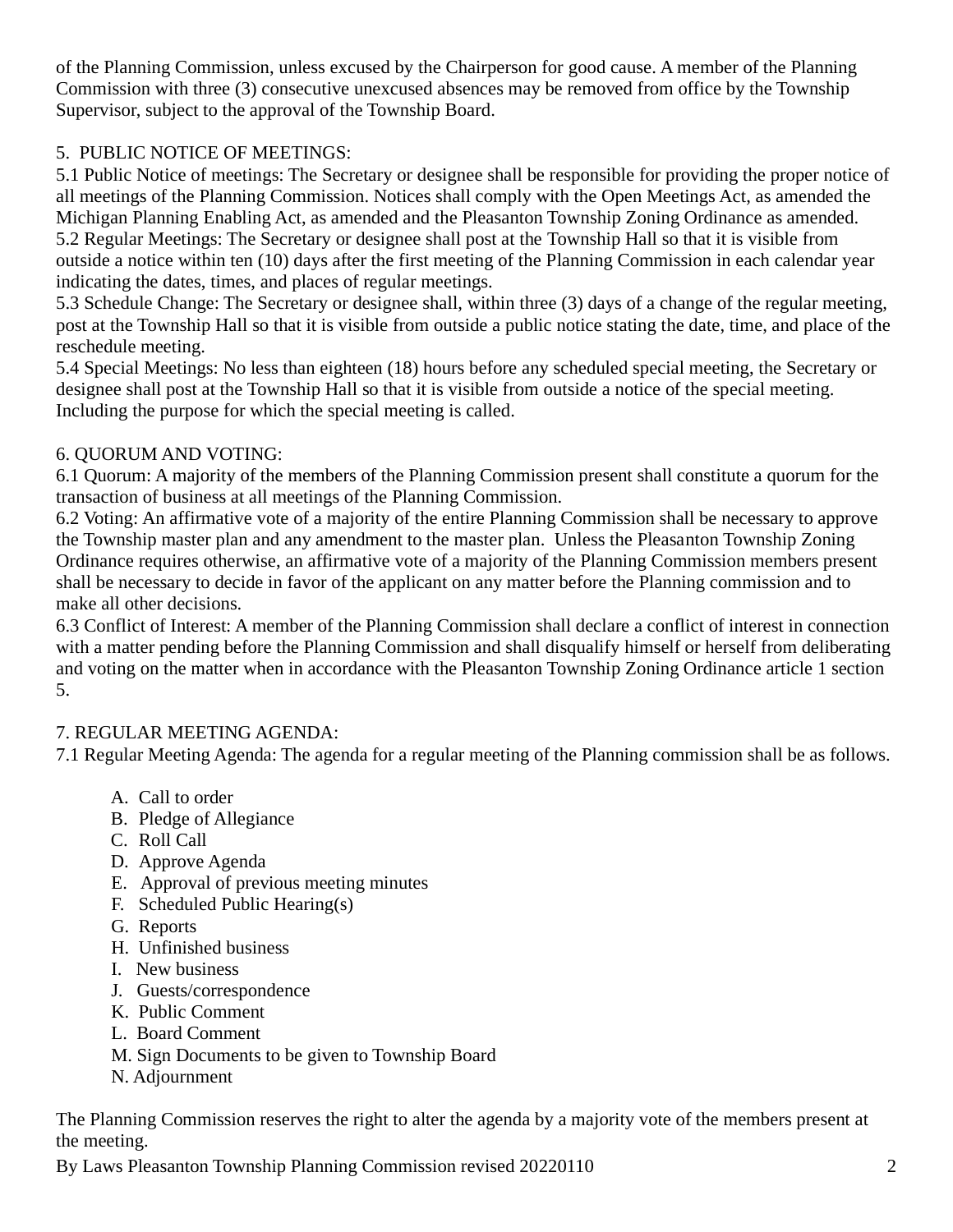7.2 Special Meeting Agenda: Whenever the planning Commission meets in a special meeting, the matters to be considered shall be stated in the notice of the special meeting. No other matter shall be considered.

### 8. CONDUCT OF MEETINGS:

8.1 Public Hearing Procedure: The procedure for a public hearing of the Planning Commission shall be as follows:

A. The Chairperson shall open the public hearing by announcing the matter to be heard and summarizing the standards or other regulations of the Zoning ordinance on which the Planning Commission's decision must be based.

B. Determination by the Chairperson whether a time limitation will be imposed on members of the public wishing to address the Planning Commission during the public hearing.

C. Staff report, if applicable

D. Compiled list of all exhibits to be considered by the Planning Commission when making its decision.

E. Presentation by the applicant.

F. Correspondence and or persons speaking in favor of the application.

G. Correspondence and or persons speaking in opposition of the application.

H. Rebuttal comments by the applicant.

I. Chairperson declares public hearing portion of the case closed.

J. The Planning Commission begins its deliberations on the case.

K. At the conclusion of its deliberations. the Planning Commission shall adopt a motion documenting its decision.

8.2 MEMBERS OF THE PUBLIC: Members of the public wishing to address the Planning Commission during the meeting or during a public hearing shall first be recognized by the Chairperson, and each person who speaks shall state his or her name and shall address the entire Planning Commission.

8.3 Time for Public Comment: The public comment portion of the meeting (outside public hearings) shall be limited to three (3) minutes per person per topic, unless extended by a majority vote of the Planning Commission members present.

8.4 Opportunity for Public Comment: Each member of the public desiring to address the Planning Commission (outside public hearings) shall be given an opportunity to speak.

8.5 Limitation of Public Comment during Public Hearings: Prior to opening a public hearing, the Chairperson shall determine the number of individuals from the general public who may desire to address the Planning Commission during the public hearing. Based on this determination, the Chairperson may establish a reasonable time limitation for each member of the general public when addressing the Planning Commission during the public hearing.

8.6 Written Statements Submitted by the Public: All written statements (both during public hearings and outside public hearings) should be given to the Secretary prior to the commencement of the meeting or public hearing. All written statements and documents presented to the Planning Commission by an individual are considered public documents and shall be retained in the public record of the meeting. Any correspondence that reflects offensive language or attacks on Planning Commission or Township representatives will be for public review, however the offensive or uncourteous comments will not be read out load to the public.

8.7 Disorderly Conduct at Meetings: Individuals addressing the Planning Commission (both during public hearings and outside public hearings) should take into consideration the rules of common courtesy. The comments by members of the public cannot be used to make personal attacks against members of the Planning Commission or Township staff. The Chairperson may call out of order any person who is being disorderly by speaking or otherwise disrupting the meeting. The Chairperson may ask an out of order person to leave the meeting or may have the out of order person removed by law enforcement personnel. The Planning Commission shall have the right to adjourn the meeting if it is interrupted due to the disorderly conduct of any person.

## 9. RECORD OF MEETINGS:

By Laws Pleasanton Township Planning Commission revised 20220110 3 9.1 Recording Responsibility: The Secretary or designee shall be responsible for maintaining the official records